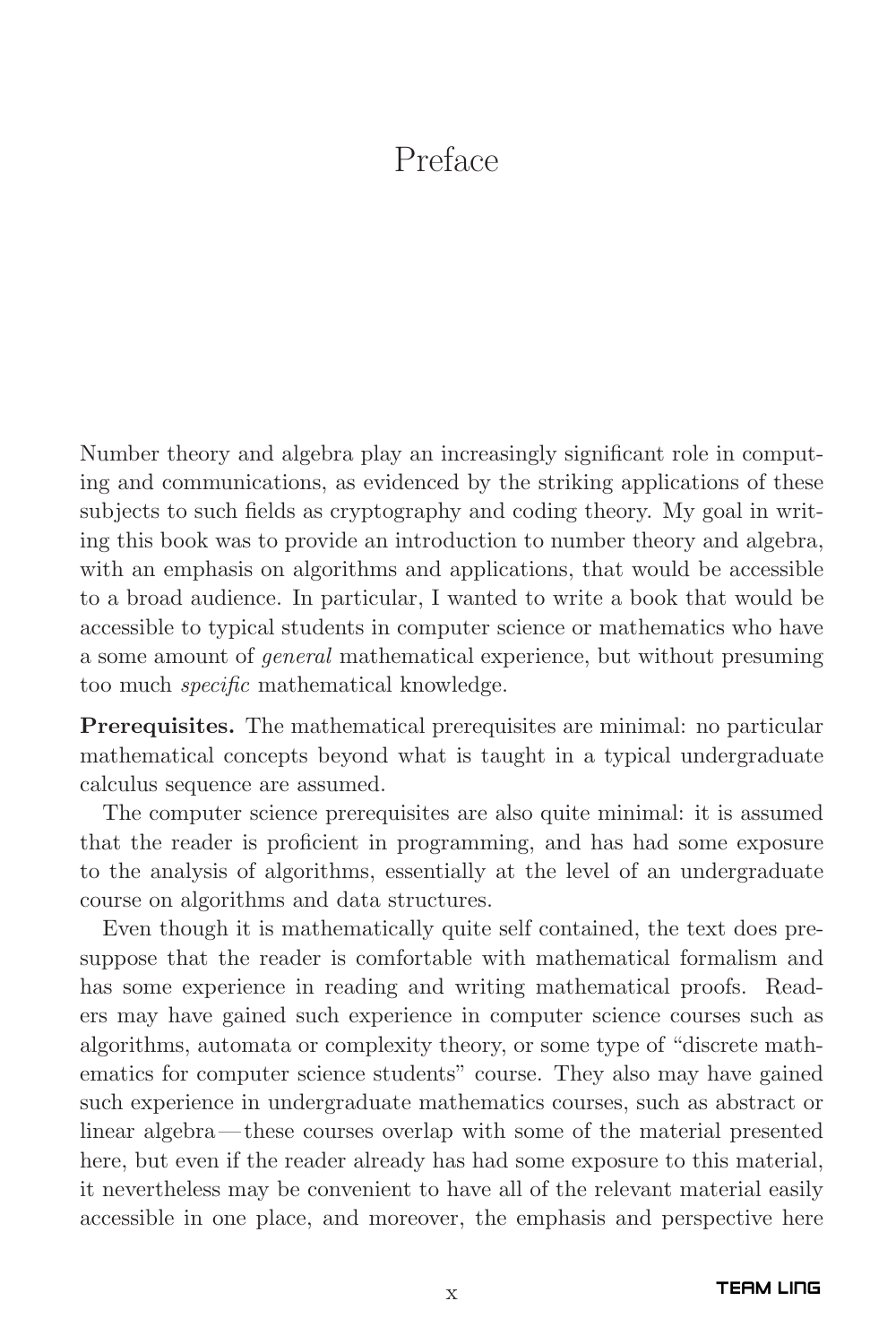will no doubt be different than in a typical mathematics course on these subjects.

**Structure of the text.** All of the mathematics required beyond basic calculus is developed "from scratch." Moreover, the book generally alternates between "theory" and "applications": one or two chapters on a particular set of purely mathematical concepts are followed by one or two chapters on algorithms and applications— the mathematics provides the theoretical underpinnings for the applications, while the applications both motivate and illustrate the mathematics. Of course, this dichotomy between theory and applications is not perfectly maintained: the chapters that focus mainly on applications include the development of some of the mathematics that is specific to a particular application, and very occasionally, some of the chapters that focus mainly on mathematics include a discussion of related algorithmic ideas as well.

In developing the mathematics needed to discuss certain applications, I tried to strike a reasonable balance between, on the one hand, presenting the absolute minimum required to understand and rigorously analyze the applications, and on the other hand, presenting a full-blown development of the relevant mathematics. In striking this balance, I wanted to be fairly economical and concise, while at the same time, I wanted to develop enough of the theory so as to present a fairly well-rounded account, giving the reader more of a feeling for the mathematical "big picture."

The mathematical material covered includes the basics of number theory (including unique factorization, congruences, the distribution of primes, and quadratic reciprocity) and abstract algebra (including groups, rings, fields, and vector spaces). It also includes an introduction to discrete probability theory— this material is needed to properly treat the topics of probabilistic algorithms and cryptographic applications. The treatment of all these topics is more or less standard, except that the text only deals with commutative structures (i.e., abelian groups and commutative rings with unity)— this is all that is really needed for the purposes of this text, and the theory of these structures is much simpler and more transparent than that of more general, non-commutative structures.

The choice of topics covered in this book was motivated primarily by their applicability to computing and communications, especially to the specific areas of cryptography and coding theory. For example, the book may be useful for reference or self-study by readers who want to learn about cryptography. The book could also be used as a textbook in a graduate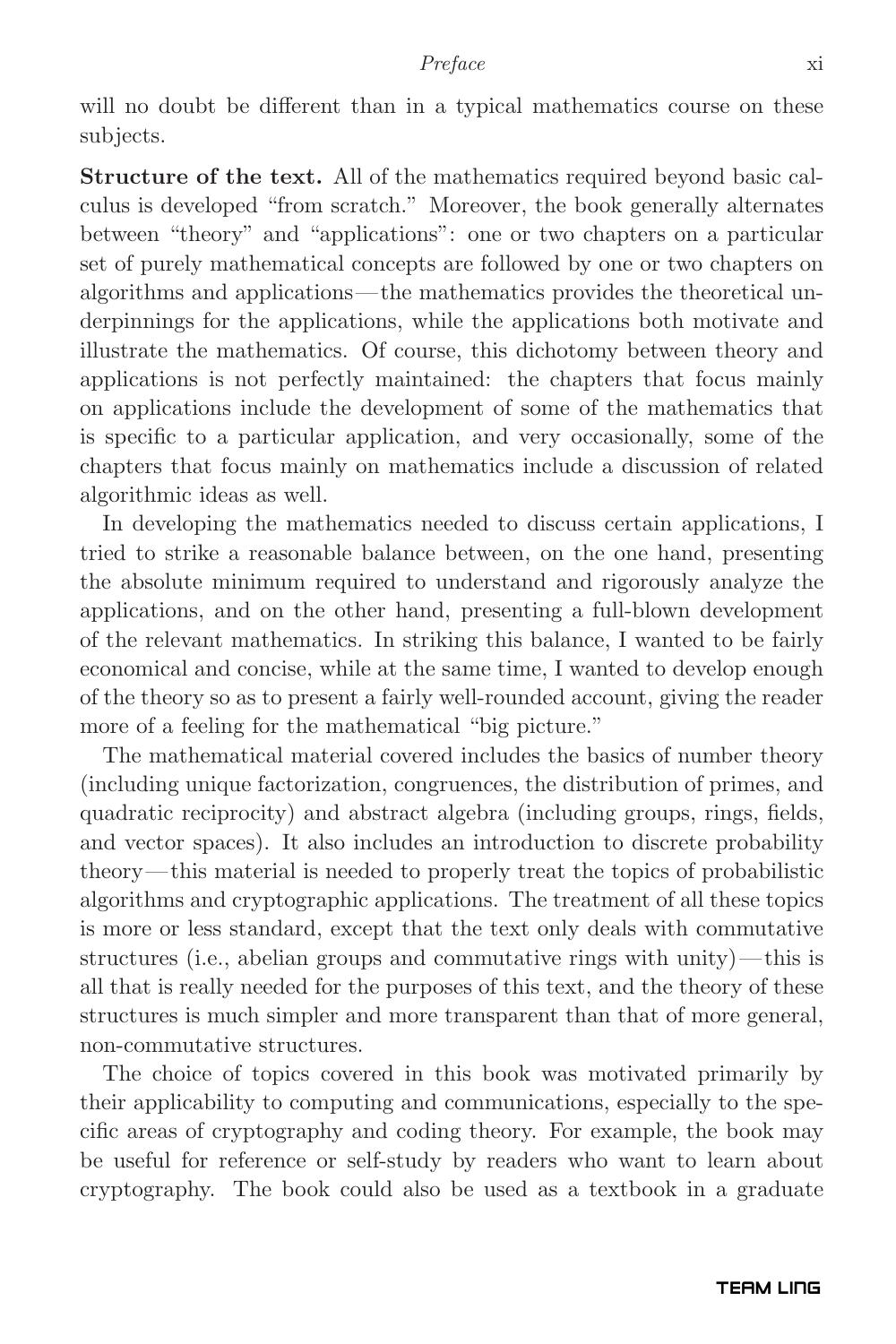## xii Preface

or upper-division undergraduate course on (computational) number theory and algebra, perhaps geared towards computer science students.

Since this is an introductory textbook, and not an encyclopedic reference for specialists, some topics simply could not be covered. One such topic whose exclusion will undoubtedly be lamented by some is the theory of lattices, along with algorithms for and applications of lattice basis reduction. Another such topic is that of fast algorithms for integer and polynomial arithmetic— although some of the basic ideas of this topic are developed in the exercises, the main body of the text deals only with classical, quadratictime algorithms for integer and polynomial arithmetic. As an introductory text, some topics just had to go; moreover, there are more advanced texts that cover these topics perfectly well, and these texts should be readily accessible to students who have mastered the material in this book.

Note that while continued fractions are not discussed, the closely related problem of "rational reconstruction" is covered, along with a number of interesting applications (which could also be solved using continued fractions).

**Using the text.** Here are a few tips on using the text.

- There are a few sections that are marked with a "(∗)," indicating that the material covered in that section is a bit technical, and is not needed elsewhere.
- There are many examples in the text. These form an integral part of the text, and should not be skipped.
- There are a number of exercises in the text that serve to reinforce, as well as to develop important applications and generalizations of, the material presented in the text. In solving exercises, the reader is free to use any previously stated results in the text, including those in previous exercises. However, except where otherwise noted, any result in a section marked with a " $(*)$ ," or in §5.5, need not and should not be used outside the section in which it appears.
- There is a very brief "Preliminaries" chapter, which fixes a bit of notation and recalls a few standard facts. This should be skimmed over by the reader.
- There is an appendix that contains a few useful facts; where such a fact is used in the text, there is a reference such as "see  $\S An$ ," which refers to the item labeled "An" in the appendix.

**Feedback.** I welcome comments on the book (suggestions for improvement, error reports, etc.) from readers. Please send your comments to

victor@shoup.net.